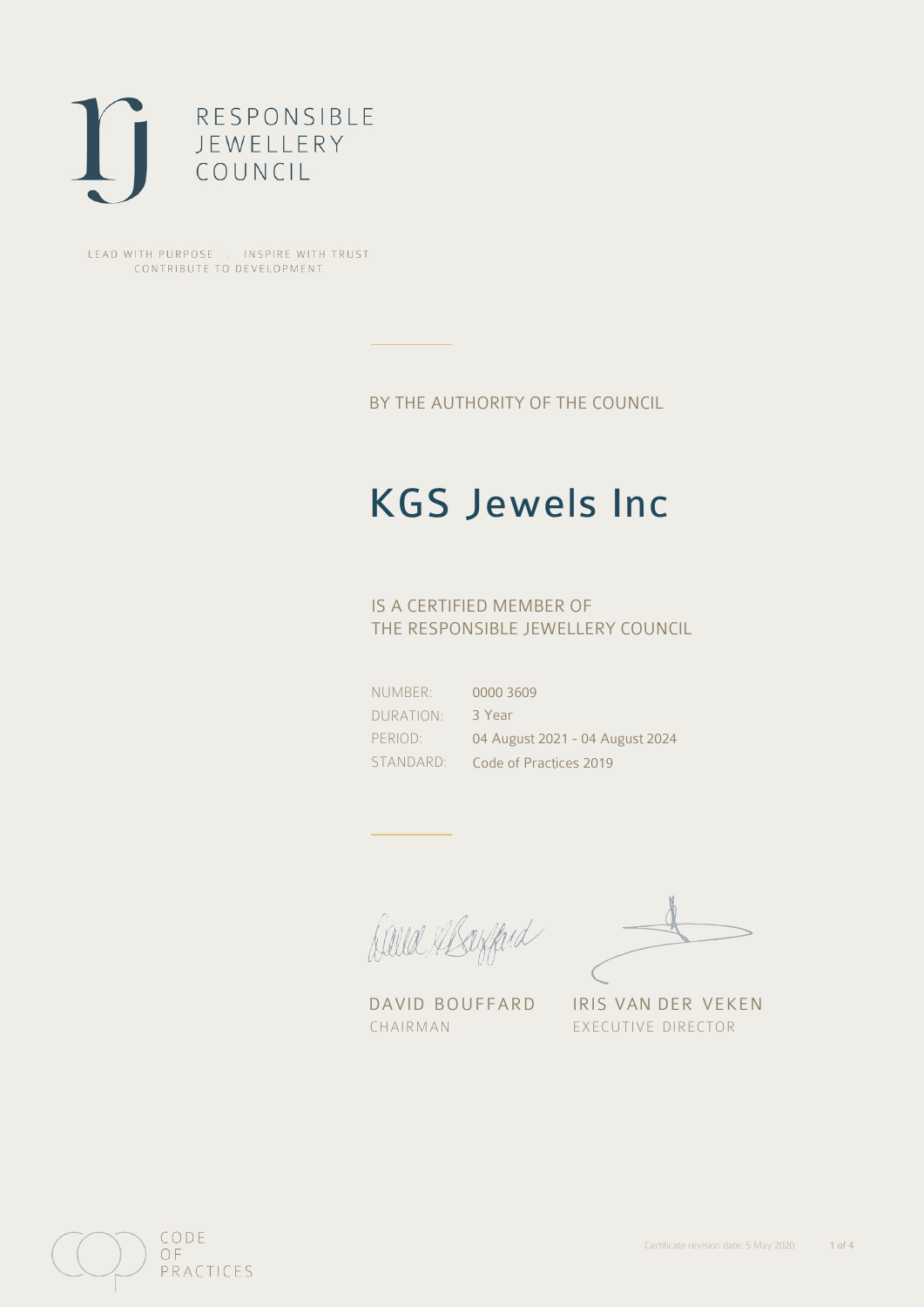

# **CERTIFICATION OVERVIEW**

| <b>MEMBERSHIP</b><br><b>FORUM</b>      | Jewellery and Watch Manufacturer and/or Wholesaler                                                                                                                                                                                                                                                                                                                                                                                                   |
|----------------------------------------|------------------------------------------------------------------------------------------------------------------------------------------------------------------------------------------------------------------------------------------------------------------------------------------------------------------------------------------------------------------------------------------------------------------------------------------------------|
| <b>AUDIT</b><br><b>DATE</b>            | 12 November 2021                                                                                                                                                                                                                                                                                                                                                                                                                                     |
| <b>AUDIT</b><br><b>TYPE</b>            | Mid-term Review (onsite)                                                                                                                                                                                                                                                                                                                                                                                                                             |
| APPLICABLE<br><b>STANDARD</b>          | Code of Practices 2019                                                                                                                                                                                                                                                                                                                                                                                                                               |
| <b>ACCREDITED</b><br><b>AUDIT FIRM</b> | <b>BSI</b> Group                                                                                                                                                                                                                                                                                                                                                                                                                                     |
| APPLICABLE<br><b>PROVISIONS</b>        | 1. General requirements: 1-4, except 3.2<br>2. Responsible supply chains, human rights and due<br>diligence: 5-14, except 7.3, 8, 9, 11.3, 13.2-.4, 14.3<br>3. Labour rights and working conditions: 15-22, except 19.3,<br>21.3<br>4. Health, Safety and Environment: 23-27, except 23.6, 23.10, 27.4<br>5. Gold, Silver, PGM, diamond and coloured gemstone<br>products: 28-30, except 28.2i, j, 29.2, 30<br>6. Responsible mining: Not applicable |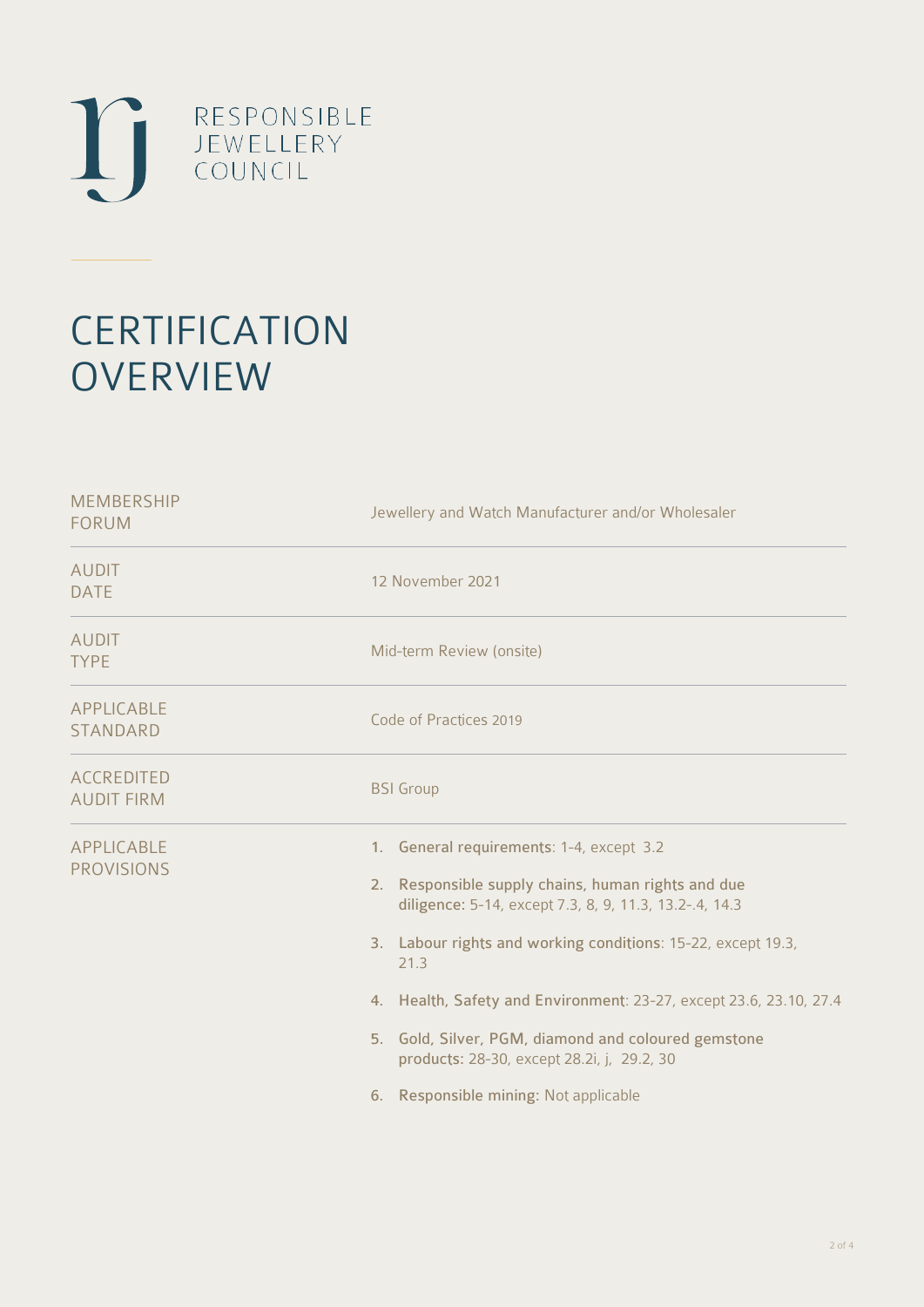| <b>PROVENANCE</b><br><b>CLAIMS</b>         | To the best of our knowledge and/or written assurance from our<br>suppliers, KGS Jewels Inc., states that diamonds have not been<br>originated from the MBADA and Marange resources of Zimbabwe. The<br>diamonds herein invoiced are not sourced from artisanal mines. |
|--------------------------------------------|------------------------------------------------------------------------------------------------------------------------------------------------------------------------------------------------------------------------------------------------------------------------|
| <b>AUDITOR STATEMENT OF</b><br>CONFORMANCE | Based on the scope and findings of the certification audit, the member<br>has demonstrated a conformance level consistent with a:                                                                                                                                      |
|                                            | 3 Year Certification                                                                                                                                                                                                                                                   |
| <b>NEXT AUDIT TYPE</b>                     | MID-TERM REVIEW (within 12-24 months):                                                                                                                                                                                                                                 |
|                                            | A. Mid-term review NOT required due to:                                                                                                                                                                                                                                |
|                                            | No anticipated changes to the certification scope during the<br>certification period                                                                                                                                                                                   |
|                                            | 3 or less minor non-conformances with critical provisions or in<br>general identified by the audit (not covered by parallel audits<br>for schemes identified as equivalent to RJC's) for an individual<br>member in the mining sector or a non-mining sector member    |
|                                            | <25 full time equivalent personnel                                                                                                                                                                                                                                     |
|                                            | Low risk of non-conformances due to management controls                                                                                                                                                                                                                |
|                                            | Existence of parallel audits for schemes recognised by RJC                                                                                                                                                                                                             |
|                                            | Strong internal controls ensuring effective review and closure<br>of corrective actions for non-conformances                                                                                                                                                           |
|                                            |                                                                                                                                                                                                                                                                        |
|                                            | B. Mid-term review (desktop only) required due to:                                                                                                                                                                                                                     |
|                                            | No impact on conformance levels from any changes to the<br>certification scope                                                                                                                                                                                         |
|                                            | 5 or less minor non-conformances with critical provisions or in<br>general identified by the audit (not covered by parallel audits<br>for schemes identified as equivalent to RJC's) for an individual<br>member in the mining sector or a non-mining sector member    |
|                                            | Possibility of remote verification of actions                                                                                                                                                                                                                          |
|                                            | No risk to critical provisions                                                                                                                                                                                                                                         |